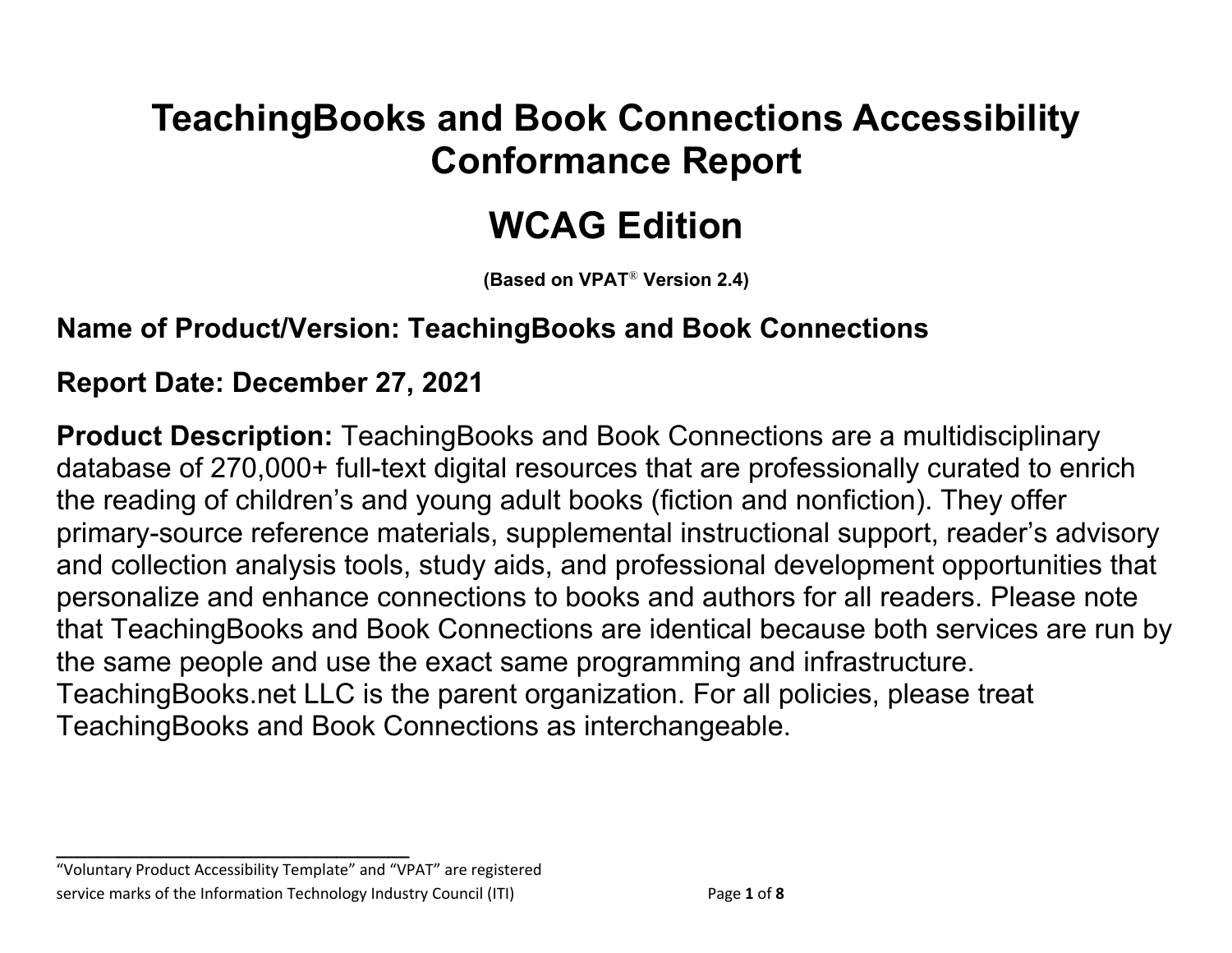**Commitment to Producing an Accessible Product:** TeachingBooks is committed to full compliance with the ADA and Section 504 of the Rehabilitation Act of 1973. We require our web content to be accessible for all. We keep our VPAT updated to reflect our vigilant efforts to meet WCAG 2.1 AA compliance. Our website is designed to work with industrystandard adaptive technologies, including responsive design, mouse-free navigation, support for users with low vision, and users with disabilities on mobile devices. We annually undergo professional development in this area. We define clear accessibility goals and responsibilities. We regularly conduct usability tests and formal accessibility reviews based on the latest legal standards and best practices.

**Contact Information:** nick@TeachingBooks.net

**Notes:** TeachingBooks and Book Connections are primarily a web product and are only evaluated as such. In reviewing WCAG 2.1 Success Criterion and completing VPAT 2.4, we determine that our interface and content accessibility fairly supports WCAG Level A and Level AA guidelines. Please note that we did not evaluate the Level AAA guidelines.

**Evaluation Methods Used:** Testing based on general product knowledge.

## **Applicable Standards/Guidelines**

This report covers the degree of conformance for the following accessibility standard/guidelines:

| <b>Standard/Guideline</b>                | Included In Report   |
|------------------------------------------|----------------------|
| Web Content Accessibility Guidelines 2.0 | Level A (Yes / No)   |
|                                          | Level AA (Yes / No ) |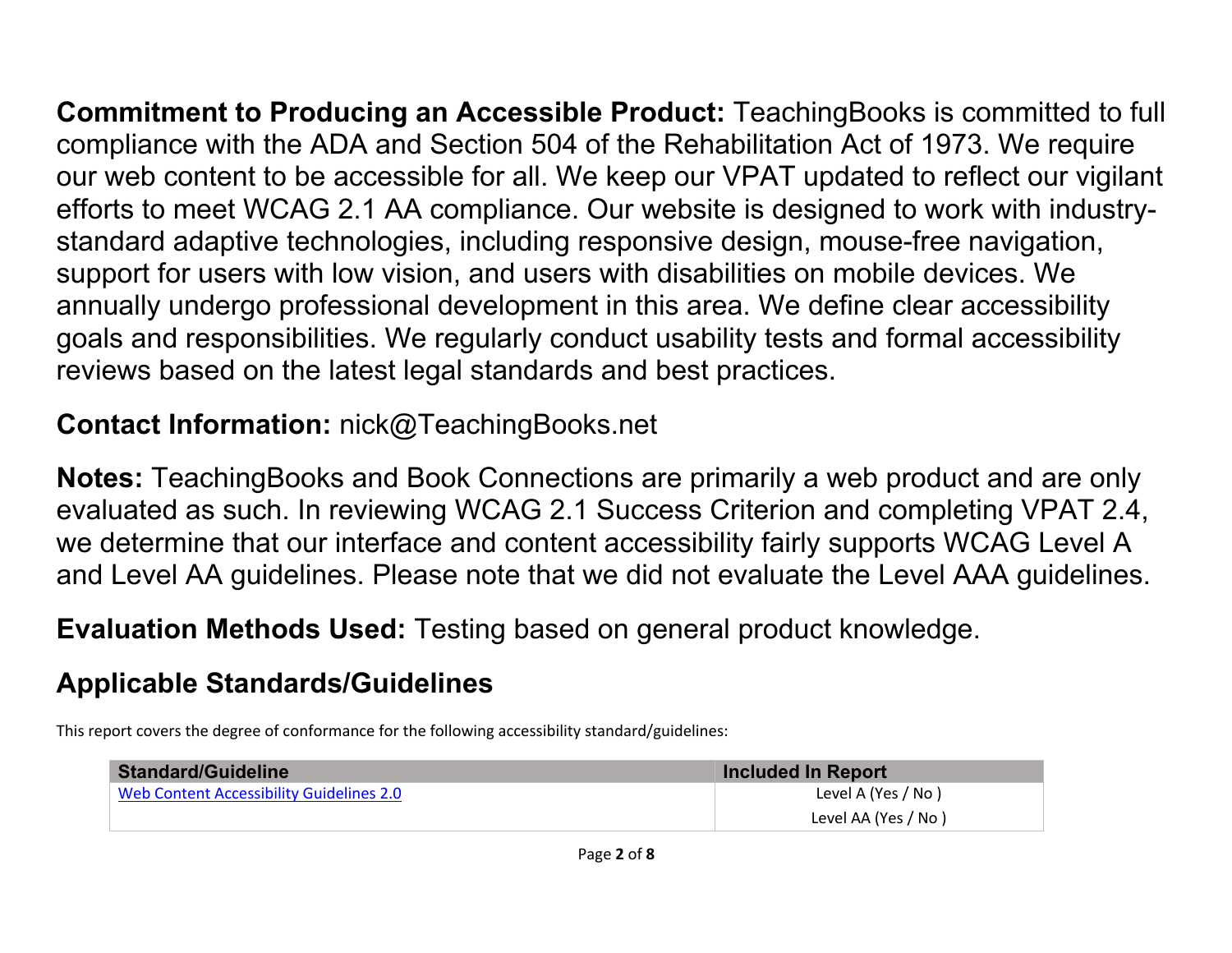| <b>Standard/Guideline</b>                | <b>Included In Report</b> |
|------------------------------------------|---------------------------|
|                                          | Level AAA (Yes / No)      |
| Web Content Accessibility Guidelines 2.1 | Level A (Yes / No)        |
|                                          | Level AA (Yes / No)       |
|                                          | Level AAA (Yes / No)      |

### **Terms**

The terms used in the Conformance Level information are defined as follows:

- **Supports**: The functionality of the product has at least one method that meets the criterion without known defects or meets with equivalent facilitation.
- **Partially Supports**: Some functionality of the product does not meet the criterion.
- **Does Not Support**: The majority of product functionality does not meet the criterion.
- **Not Applicable**: The criterion is not relevant to the product.
- **Not Evaluated**: The product has not been evaluated against the criterion. This can be used only in WCAG 2.0 Level AAA.

## **WCAG 2.x Report**

Note: When reporting on conformance with the WCAG 2.x Success Criteria, they are scoped for full pages, complete processes, and accessibility-supported ways of using technology as documented in the WCAG 2.0 Conformance Requirements.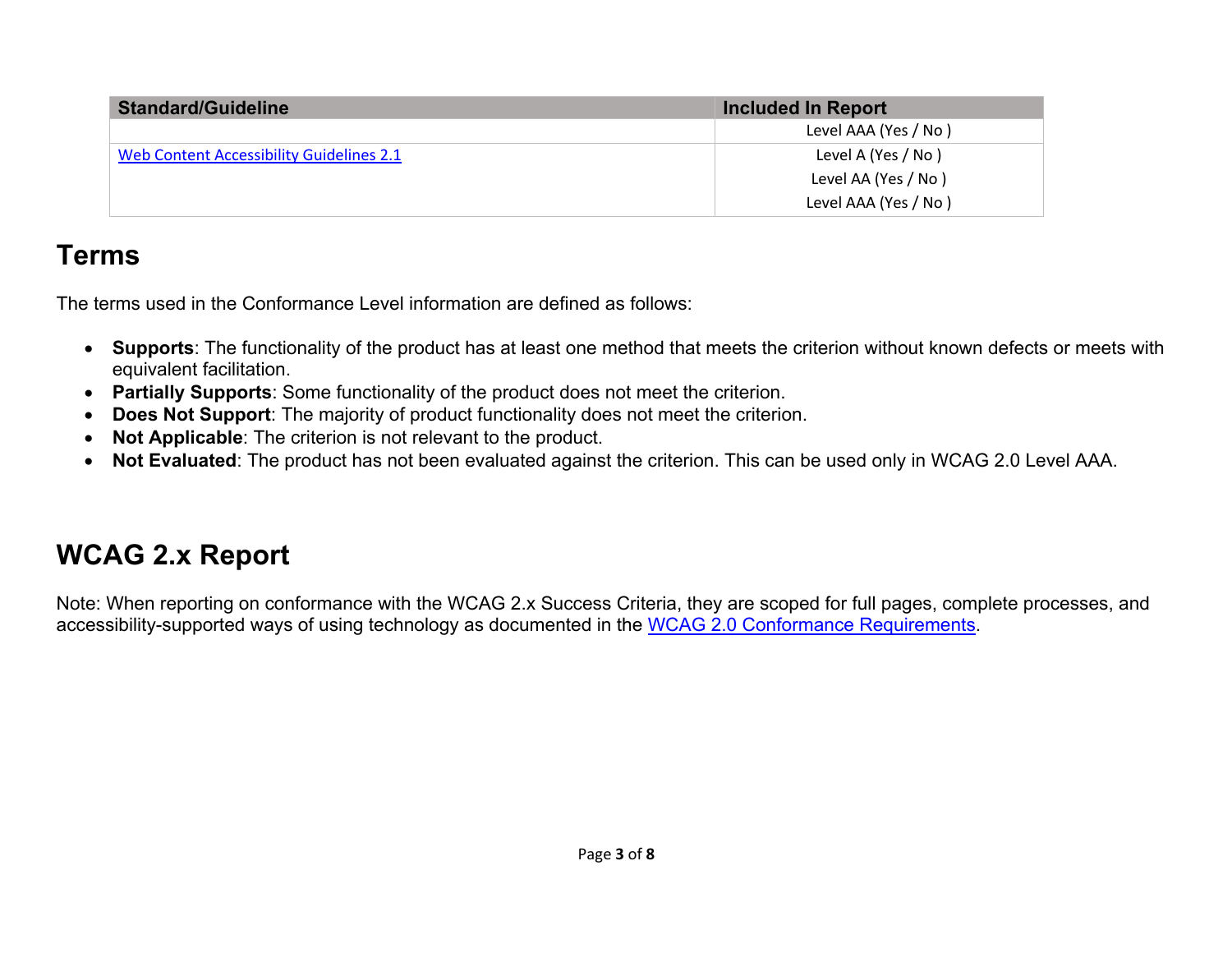## **Table 1: Success Criteria, Level A**

Notes:

| <b>Criteria</b>                                                         | <b>Conformanc</b><br>e Level | <b>Remarks and Explanations</b>                                                                                                                                                                                                                                                                                                                                                                                                                                                                                                                                                                                                                                                                                                                                                                                                                                                                                                                                                                                  |
|-------------------------------------------------------------------------|------------------------------|------------------------------------------------------------------------------------------------------------------------------------------------------------------------------------------------------------------------------------------------------------------------------------------------------------------------------------------------------------------------------------------------------------------------------------------------------------------------------------------------------------------------------------------------------------------------------------------------------------------------------------------------------------------------------------------------------------------------------------------------------------------------------------------------------------------------------------------------------------------------------------------------------------------------------------------------------------------------------------------------------------------|
| 1.1.1 Non-text Content (Level A)                                        | Supports                     |                                                                                                                                                                                                                                                                                                                                                                                                                                                                                                                                                                                                                                                                                                                                                                                                                                                                                                                                                                                                                  |
| 1.2.1 Audio-only and Video-only (Prerecorded) (Level<br>A)              | Supports                     | Transcripts are available for original English-language, Spanish-language, and French-<br>language TeachingBooks audio and video materials and audio book readings. Audio<br>interviews generally do not have transcripts. Videos from third party sources are<br>programmed to include pre-recorded closed captions if provided by the content<br>authors.                                                                                                                                                                                                                                                                                                                                                                                                                                                                                                                                                                                                                                                      |
| 1.2.2 Captions (Prerecorded) (Level A)                                  | Supports                     | Original English-language, Spanish-language, and French-language TeachingBooks<br>audio and video materials, as well as almost all audio book readings, include<br>transcripts that are time-coded and highlight as read aloud. Users can interact by<br>jumping to any spot in the video or audio component, and follow text and audio in<br>sync. In general, audio interviews do not have this function and videos from third<br>party sources may or may not include captions provided by the content authors.                                                                                                                                                                                                                                                                                                                                                                                                                                                                                               |
| 1.2.3 Audio Description or Media Alternative<br>(Prerecorded) (Level A) | Supports                     | Audio book excerpts that have been transcribed and contain sounds that require<br>description include description in the text. Please note that because TeachingBook.net<br>videos are edited for brevity, there are very few pauses in which it would be possible<br>to include a meaningful audio description of the setting. Illustrator videos inevitably<br>involve the illustrator describing their process, which is what the visual content of the<br>videos depict. Adding audio description to such a resource would risk either<br>redundancy to what the illustrator is saying, or a view of the work that is not the<br>illustrator's, the latter of which is contrary to the TeachingBooks.net philosophy of<br>allowing book creators to speak for themselves.<br>TeachingBooks' audio is often authors and illustrators describing their work, and<br>sounds or images other than the spoken word rarely exist.<br>Also note that TeachingBooks embeds videos from a wide variety of sources and |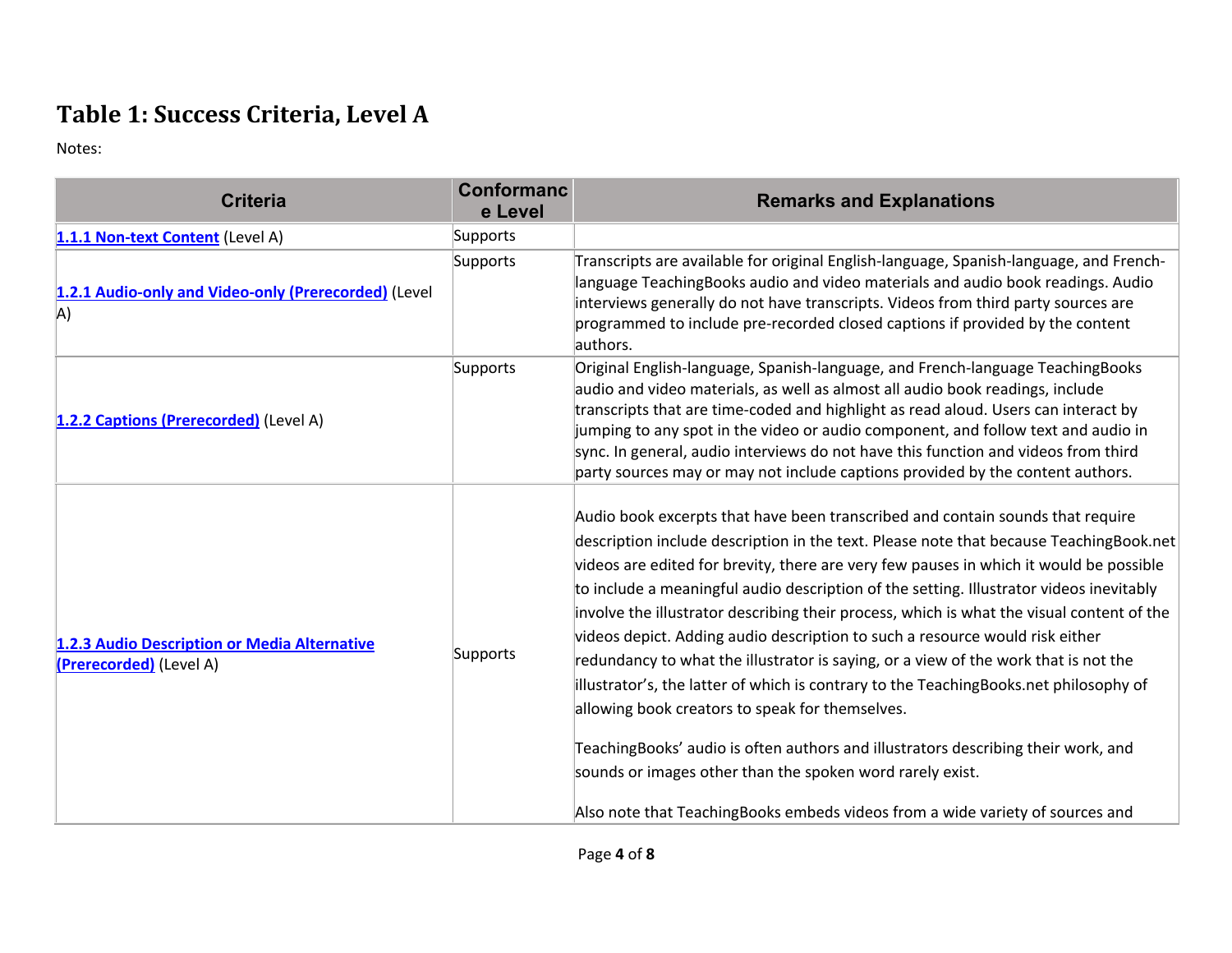| <b>Criteria</b>                                  | <b>Conformanc</b><br>e Level | <b>Remarks and Explanations</b>                                                                                                                                                                  |
|--------------------------------------------------|------------------------------|--------------------------------------------------------------------------------------------------------------------------------------------------------------------------------------------------|
|                                                  |                              | includes captions and descriptions as provided by the producer.                                                                                                                                  |
|                                                  |                              | With the December 2021 version of the site, our programmers reviewed the                                                                                                                         |
|                                                  | Supports                     | programming specifics found at:                                                                                                                                                                  |
| 1.3.1 Info and Relationships (Level A)           |                              | https://www.w3.org/WAI/WCAG21/quickref/?versions=2.0&showtechniques=131#gr-                                                                                                                      |
|                                                  |                              | content-structure-separation-programmatic                                                                                                                                                        |
| 1.3.2 Meaningful Sequence (Level A)              | Supports                     |                                                                                                                                                                                                  |
| 1.3.3 Sensory Characteristics (Level A)          | Supports                     |                                                                                                                                                                                                  |
| 1.4.1 Use of Color (Level A)                     | Supports                     |                                                                                                                                                                                                  |
| 1.4.2 Audio Control (Level A)                    | Supports                     | Sounds are played only on user request.                                                                                                                                                          |
| 2.1.1 Keyboard (Level A)                         | Supports                     |                                                                                                                                                                                                  |
| 2.1.2 No Keyboard Trap (Level A)                 | Supports                     |                                                                                                                                                                                                  |
| 2.1.4 Character Key Shortcuts (Level A 2.1 only) | Supports                     |                                                                                                                                                                                                  |
| 2.2.1 Timing Adjustable (Level A)                | Not Applicable               |                                                                                                                                                                                                  |
| 2.2.2 Pause, Stop, Hide (Level A)                | Not Applicable               | TeachingBooks does not use moving, blinking, scrolling, or auto-updating information,<br>other than audio playing that is initiated by the user, and pause and stop are options.                 |
| 2.3.1 Three Flashes or Below Threshold (Level A) | Supports                     | The TeachingBooks web design does not in itself contain any flashing content.<br>However, TeachingBooks does not thoroughly evaluate embedded videos from other<br>sources for this requirement. |
| 2.4.1 Bypass Blocks (Level A)                    | Supports                     |                                                                                                                                                                                                  |
| 2.4.2 Page Titled (Level A)                      | Supports                     |                                                                                                                                                                                                  |
| 2.4.3 Focus Order (Level A)                      | Supports                     |                                                                                                                                                                                                  |
| 2.4.4 Link Purpose (In Context) (Level A)        | Supports                     |                                                                                                                                                                                                  |
| 2.5.1 Pointer Gestures (Level A 2.1 only)        | Supports                     |                                                                                                                                                                                                  |
| 2.5.2 Pointer Cancellation (Level A 2.1 only)    | Supports                     |                                                                                                                                                                                                  |
| 2.5.3 Label in Name (Level A 2.1 only)           | Supports                     |                                                                                                                                                                                                  |
| 2.5.4 Motion Actuation (Level A 2.1 only)        | Supports                     |                                                                                                                                                                                                  |
| 3.1.1 Language of Page (Level A)                 | Supports                     |                                                                                                                                                                                                  |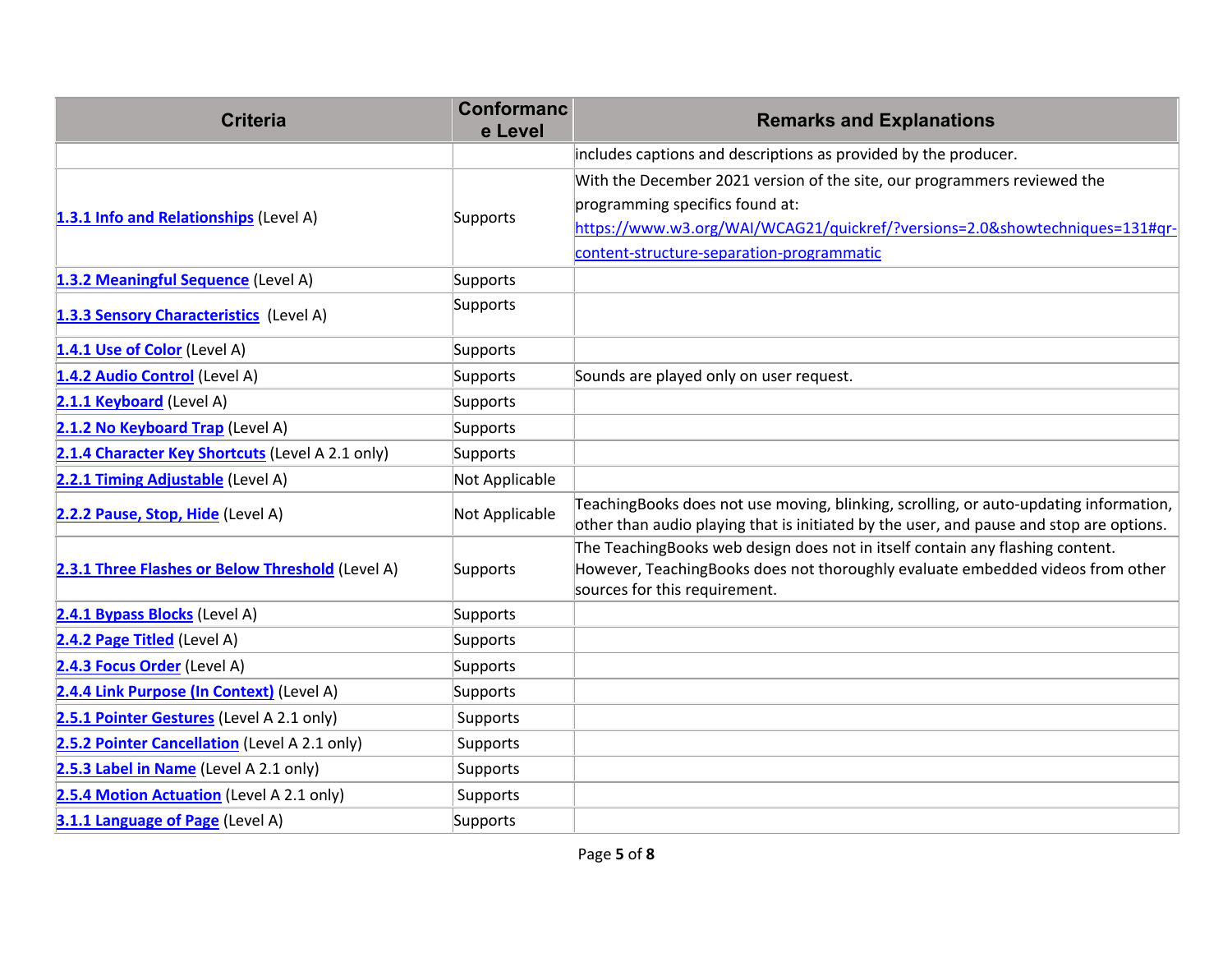| <b>Criteria</b>                               | <b>Conformanc</b><br>e Level | <b>Remarks and Explanations</b>                                                                                                                |
|-----------------------------------------------|------------------------------|------------------------------------------------------------------------------------------------------------------------------------------------|
| $3.2.1$ On Focus (Level A)                    | Supports                     |                                                                                                                                                |
| 3.2.2 On Input (Level A)                      | Supports                     |                                                                                                                                                |
| <b>3.3.1 Error Identification</b> (Level A)   | Supports                     | With the December 2021 version of the site, our testing of this continues as we add<br>new pages and templates.                                |
| <b>3.3.2 Labels or Instructions (Level A)</b> | Supports                     |                                                                                                                                                |
| 4.1.1 Parsing (Level A)                       | Supports                     |                                                                                                                                                |
| 4.1.2 Name, Role, Value (Level A)             | Supports                     | With the December 2021 version of the site, our programmers continue to review the<br>programming specifics as we add new pages and templates. |

## **Table 2: Success Criteria, Level AA**

Notes:

| <b>Criteria</b>                                  | <b>Conformance Level</b> | <b>Remarks and Explanations</b>                                                                                                                                                                                                                                                                        |
|--------------------------------------------------|--------------------------|--------------------------------------------------------------------------------------------------------------------------------------------------------------------------------------------------------------------------------------------------------------------------------------------------------|
| 1.2.4 Captions (Live) (Level AA)                 | Supports                 | TeachingBooks licenses Zoom for live events, and Zoom<br>offers live captions for our webinars.                                                                                                                                                                                                        |
| 1.2.5 Audio Description (Prerecorded) (Level AA) | Supports                 | Audio book excerpts that have been transcribed and<br>contain sounds that require description include<br>description in the text. Regarding this criterion of<br>videos, there is text that describes a summary of what is<br>included, and transcripts are accessible for one to read<br>and preview. |
| 1.3.4 Orientation (Level AA 2.1 only)            | Supports                 |                                                                                                                                                                                                                                                                                                        |
| 1.3.5 Identify Input Purpose (Level AA 2.1 only) | Supports                 |                                                                                                                                                                                                                                                                                                        |
| 1.4.3 Contrast (Minimum) (Level AA)              | Supports                 |                                                                                                                                                                                                                                                                                                        |
| 1.4.4 Resize text (Level AA)                     | Supports                 |                                                                                                                                                                                                                                                                                                        |
| 1.4.5 Images of Text (Level AA)                  | Supports                 | With the December 2021 version of the site, our<br>programmers will continue to review these<br>programming specifics as we add new templates and<br>pages.                                                                                                                                            |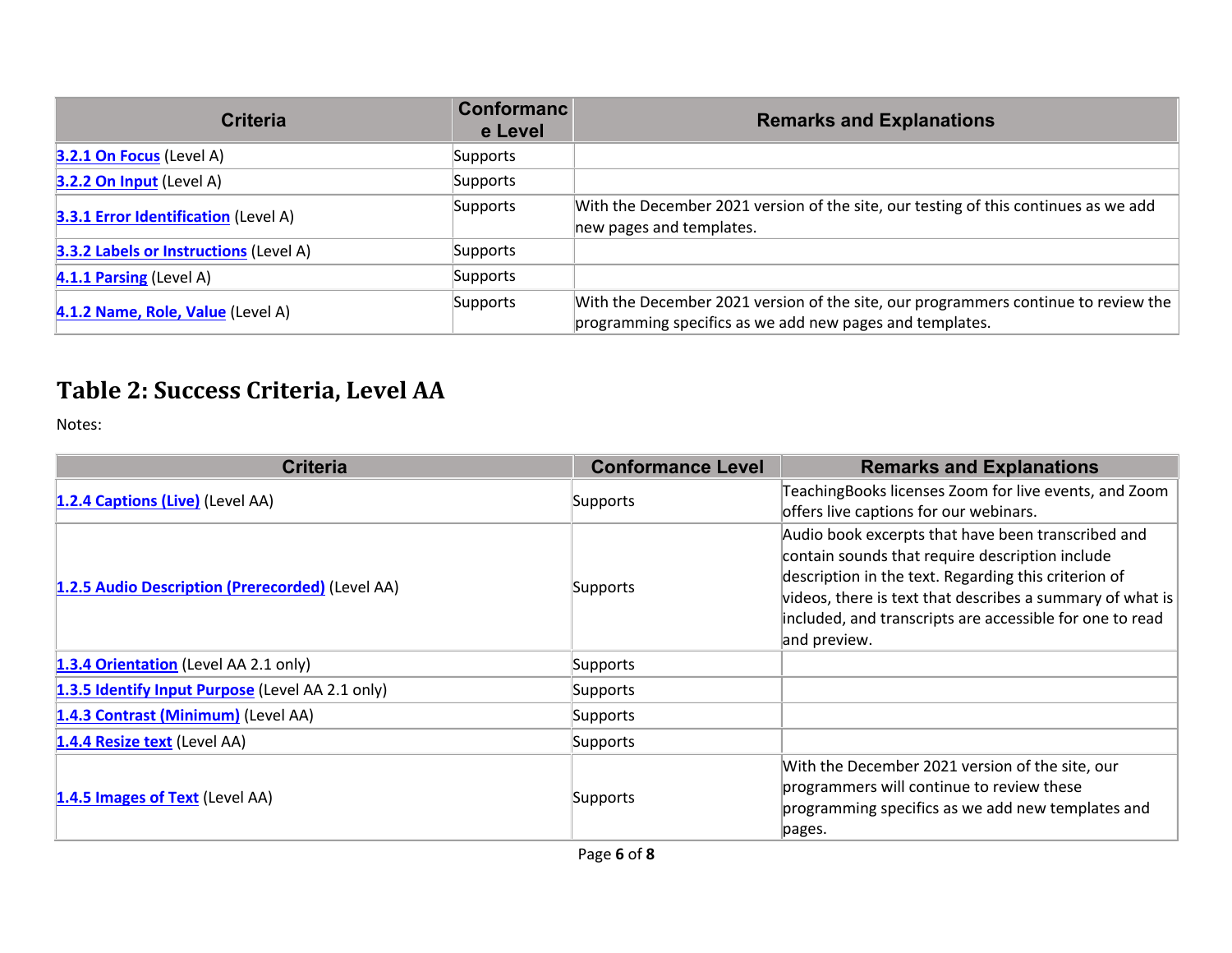| <b>Criteria</b>                                            | <b>Conformance Level</b> | <b>Remarks and Explanations</b>                                                     |
|------------------------------------------------------------|--------------------------|-------------------------------------------------------------------------------------|
| $1.4.10$ Reflow (Level AA 2.1 only)                        | Supports                 |                                                                                     |
| 1.4.11 Non-text Contrast (Level AA 2.1 only)               | Supports                 |                                                                                     |
| 1.4.12 Text Spacing (Level AA 2.1 only)                    | Supports                 | Additional user options for manually controlling text<br>spacing is coming in 2022. |
| 1.4.13 Content on Hover or Focus (Level AA 2.1 only)       | Supports                 |                                                                                     |
| 2.4.5 Multiple Ways (Level AA)                             | Supports                 |                                                                                     |
| 2.4.6 Headings and Labels (Level AA)                       | Supports                 |                                                                                     |
| 2.4.7 Focus Visible (Level AA)                             | Supports                 |                                                                                     |
| 3.1.2 Language of Parts (Level AA)                         | Supports                 |                                                                                     |
| <b>3.2.3 Consistent Navigation (Level AA)</b>              | Supports                 |                                                                                     |
| <b>3.2.4 Consistent Identification (Level AA)</b>          | Supports                 |                                                                                     |
| 3.3.3 Error Suggestion (Level AA)                          | Supports                 |                                                                                     |
| 3.3.4 Error Prevention (Legal, Financial, Data) (Level AA) | Supports                 |                                                                                     |
| 4.1.3 Status Messages (Level AA 2.1 only)                  | Supports                 |                                                                                     |

### **Table 3: Success Criteria, Level AAA**

Notes: TeachingBooks did not evaluate this. TeachingBooks is only submitting details only for Level A and Level AA criteria.

| <b>Criteria</b>                                            | <b>Conformance Level</b> | <b>Remarks and Explanations</b> |
|------------------------------------------------------------|--------------------------|---------------------------------|
| 1.2.6 Sign Language (Prerecorded) (Level AAA)              |                          |                                 |
| 1.2.7 Extended Audio Description (Prerecorded) (Level AAA) |                          |                                 |
| 1.2.8 Media Alternative (Prerecorded) (Level AAA)          |                          |                                 |
| 1.2.9 Audio-only (Live) (Level AAA)                        |                          |                                 |
| 1.3.6 Identify Purpose (Level AAA 2.1 only)                |                          |                                 |
| 1.4.6 Contrast (Enhanced) (Level AAA)                      |                          |                                 |
| 1.4.7 Low or No Background Audio (Level AAA)               |                          |                                 |
| 1.4.8 Visual Presentation (Level AAA)                      |                          |                                 |